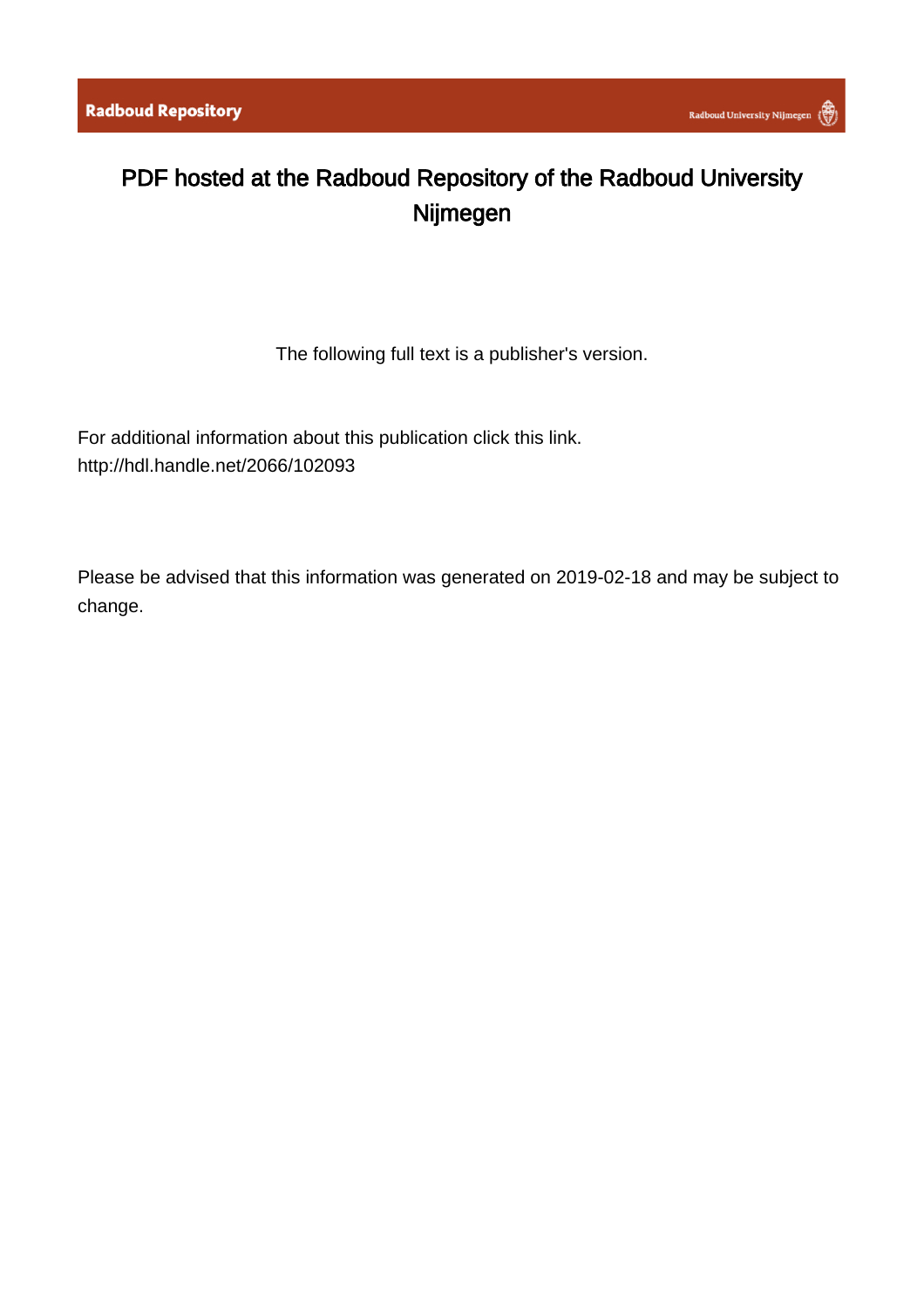# **The Sound of Thickness: Prelinguistic Infants' Associations of Space and Pitch**

Sarah Dolscheid<sup>1,2</sup> Sabine Hunnius<sup>3</sup> **Daniel Casasanto<sup>4</sup> Asifa Majid<sup>1,3</sup> (sarah.dolscheid@mpi.nl) (s.hunnius@donders.ru.nl) (casasand@newschool.edu) (asifa.majid@mpi.nl)** 

<sup>1</sup>Max Planck Institute for Psycholinguistics, Nijmegen, NL<br><sup>2</sup>International May Planck Research Sebest for Lemmas Science, Nij

<sup>2</sup>International Max Planck Research School for Language Sciences, Nijmegen, NL <sup>3</sup>Donders Institute for Brain, Cognition, and Behaviour, Radboud University, Nijmegen, NL <sup>4</sup>Department of Psychology, The New School for Social Research, New York, USA

#### **Abstract**

People often talk about musical pitch in terms of spatial metaphors. In English, for instance, pitches can be *high* or *low*, whereas in other languages pitches are described as *thick* or *thin*. According to psychophysical studies, metaphors in language can also shape people's nonlinguistic space-pitch representations. But does language establish mappings between space and pitch in the first place or does it modify preexisting associations? Here we tested 4-month-old Dutch infants' sensitivity to heightpitch and thickness-pitch mappings in two preferential looking tasks. Dutch infants looked significantly longer at cross-modally congruent stimuli in both experiments, indicating that infants are sensitive to space-pitch associations prior to language. This early presence of space-pitch mappings suggests that these associations do not originate from language. Rather, language may build upon pre-existing mappings and change them gradually via some form of competitive associative learning.

**Keywords:** cross-modal; multisensory; metaphors; synaesthesia; infant perception; language acquisition; language of perception; preferential looking

#### **Introduction**

Does a cake taste yellow? Or a tone played by a trumpet sound scarlet? For some people they do. Yet synaesthesia, a condition in which stimulation of one sensory modality induces systematic perceptual experiences in another modality, is relatively rare. Other types of cross-modal associations, however, can be found in non-synaesthetes too. Psychophysical studies have shown that adults and children without synaesthesia associate higher pitches with sharper edges (Marks, 1987; Parise & Spence, 2009), positions higher in space (e.g., Ben-Artzi & Marks, 1995; Melara & O'Brien, 1987), lighter color (Hubbard 1996; Marks 1989; Melara 1989), and increasing brightness (Marks, 1987).

Even infants seem to be sensitive to some of these associations. Cross-modal correspondences between loudness and brightness have been demonstrated in 20- to 30-day-old infants (Lewkowicz & Turkewitz, 1980). In a preferential looking task, 3- to 4-month-old infants preferred congruent trials – in which visuospatial height and pitch height corresponded – over incongruent trials. (Walker et al., 2010); that is, infants looked longer at a ball moving upwards if it was accompanied by a rising pitch than if it was accompanied by a falling pitch. Also, prelinguistic infants under 1-year-old 'matched' visual arrows pointing

up or down with tones sweeping up or down in frequency (Wagner et al., 1981).

These findings have led to the assumption that crossmodal mappings are innately hardwired in the brain (Mondloch & Maurer, 2004) and represent an unlearned aspect of perception (Walker et al., 2010). Accordingly, some of these associations are posited to be universal (Marks, Hammeal, & Bornstein, 1987; see also Spence, 2011).

However, there are other findings that seem to be at odds with these conclusions. A number of cross-modal correspondences are only acquired later in the course of development. For instance, even 9-year-old children are not able to systematically match size and pitch, a task that is consistently solved by adults (Marks et al., 1987; but see Mondloch & Maurer, 2004). Cross-modal correspondences are also affected by developmental changes. Unlike adults and older children, 2-year-olds consistently map light grey to smaller objects and dark grey to bigger objects (Smith & Sera, 1992). In the course of language acquisition, however, children's associations gradually shift. As a result, it has been suggested that language may have an impact on the trajectory of cross-modal relations (Smith & Sera, 1992).

On one hand, language appears to mirror cross-modal experience. The auditory domain, for instance, is often linguistically encoded in terms of other sensory modalities (Williams, 1976). People use metaphors like "soft" voice, "dark" timbre or "high" pitch, suggesting that language echoes cross-modal perceptual impressions. On the other hand, language also seems to affect cross-modal associations. For example, Martino & Marks (1999) suggest that cross-modal effects, like the association between space and pitch, may be mediated by language. Various tasks show correspondences between spatial height and pitch consistent with high-low metaphors in language (Rusconi, et al, 2006, Evans & Treisman, 2010). However, since linguistic labels and height-pitch associations merely coincide, the direction of influence is hard to establish and the contribution of language remains unclear.

Cross-linguistic comparison provides one way to overcome this limitation. Not every language uses the same metaphors for pitch (Ashley, 2004; Levinson & Majid, 2007). For example, while languages like English and Dutch talk about pitch in terms of "height", other languages like, Farsi, Turkish and Zapotec (spoken in Mexico) describe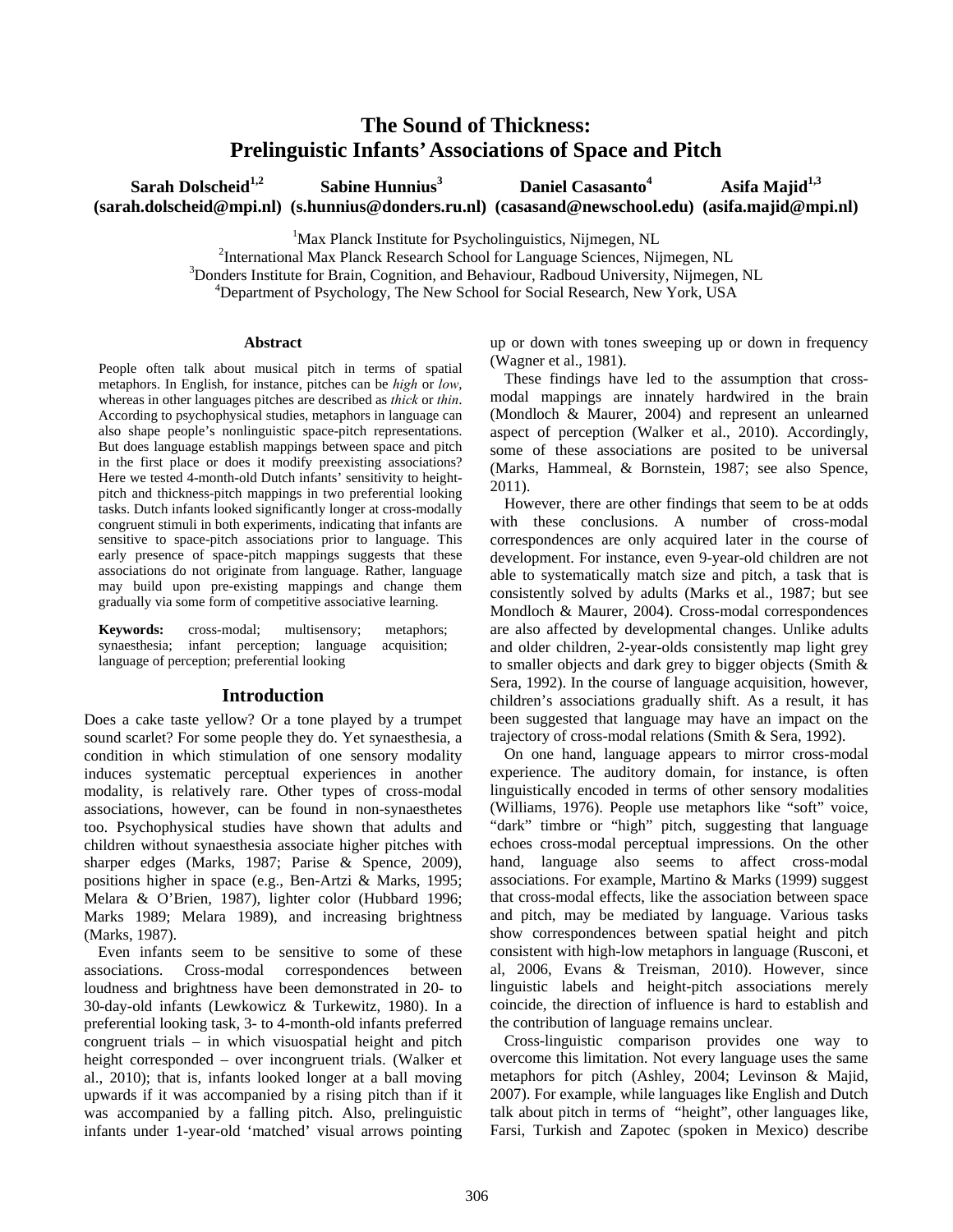high-frequency pitch as "thin" and low-frequency pitches as "thick" (Shayan, Ozturk, & Sicoli, 2011). To find out whether these differences in spoken metaphors correspond to different mental representations of pitch, Dolscheid and colleagues, conducted a series of nonlinguistic psychophysical experiments in adult speakers of Dutch (a "height" language) and Farsi (a "thickness" language). Participants were asked to reproduce musical pitches that they heard in the presence of irrelevant spatial information, i.e. lines varying either in height or in thickness (Dolscheid et al., submitted). Dutch speakers' pitch estimates were significantly modulated by spatial height but not by thickness. Conversely, Farsi speakers' pitch estimates were modulated by spatial thickness but not by height. Overall, the results indicated that nonlinguistic pitch-space associations follow language-specific vocabulary, suggesting that cross-modal pitch representations are language-specific.

At this point, however, it is unclear whether language establishes cross-modal mappings between space and pitch in the first place, or whether it merely modifies preexisting associations. While some researchers stress the relevance of language in concept formation (e.g. Gopnik & Meltzoff, 1997), others argue that conceptual representations must precede the acquisition of language (e.g. Bloom, 2000; Bloom & Keil, 2001). The former position allows for a stronger role of language in space-pitch associations; while the latter position suggests that children are likely to have some notion of space-pitch correspondences prior to learning language. Consistent with this latter view, infants seem to be sensitive to height-pitch mappings even prelinguistically (Walker et al., 2010). Critically, however, nothing is known about the origins of thickness-pitch relationships. Do children also have this mapping available to them prior to language, or is it only learned on the basis of language-input?

One possibility is that children could start out with both a height-pitch and a thickness-pitch mapping even before they learn language. The strength of these mappings might then subsequently be adjusted, according to the relative frequencies of space-pitch metaphors in the languages children acquire (Casasanto 2008, 2010; Dolscheid et al., submitted; Smith & Sera, 1992). Alternatively, height-pitch and thickness-pitch associations might follow different trajectories. Whereas height-pitch associations are available to prelinguistic infants, the thickness-pitch mapping might only be learned later. Metaphors in language could provide one possible way to learn this association. Using thickness terminology to refer to pitch may invite speakers to align correspondent representations and extract similarities between space and pitch in a process called structural alignment (see e.g. Boroditsky, 2001; Gentner, 2003). In line with this proposal, Shayan et al. (submitted) found that Turkish and Farsi 2- to 5-year-olds were able to successfully map thickness to pitch but same-aged German children (who like English and Dutch speakers do not have a thickness metaphor) were not able to make this association

successfully. This is consistent with the proposal that language input promotes cross-modal associations between thickness and pitch. Note, however, that these results do not rule out the possibility that the thickness-pitch mappings were available to all infants prelinguistically, but are no longer equally available to German children.

In order to determine the prelinguistic availability of space-pitch mappings, we tested 4-month-old Dutch babies using a preferential looking paradigm. To investigate height-pitch correspondences, we followed Walker et al.'s (2010) procedure. Infants watched a ball moving up and down the screen accompanied by the sound of a sliding whistle. The whistle's fundamental frequency changed at a constant rate. In the congruent condition, the pitch of the sound "rose" and "fell" in accordance with the movement of the ball. In the incongruent condition, the pitch of the sound "rose" and "fell" in opposition to the movement of the ball (see Fig. 1a). Walker et al. (2010) reported that infants looked longer at the congruent compared to the incongruent condition, suggesting an early preference for pitch-height congruencies.

In a second step, we tested prelinguistic infants in a thickness-pitch task analogous to the height-pitch task. Instead of balls moving up and down the screen, a vertical tube varied in thickness, changing continuously from thin to thick (see Fig. 1b).

We reasoned that if both, height-pitch and thickness-pitch mappings are available to infants prelinguistically, infants should prefer both congruent height-pitch and congruent thickness-pitch stimuli over incongruent ones. If however, height-pitch and thickness-pitch relationships follow different developmental trajectories, with thickness mappings only becoming acquired later, then infants should show preferences for congruent height-pitch stimuli but not for congruent thickness-pitch stimuli.



Figure 1: Examples of animations presented as stimuli in Experiment 1 (Panel a) and Experiment 2 (Panel b). In (a) the extremes of the ball's vertical trajectory are shown. In (b) the extremes of thickness are depicted. The images are reproduced to scale.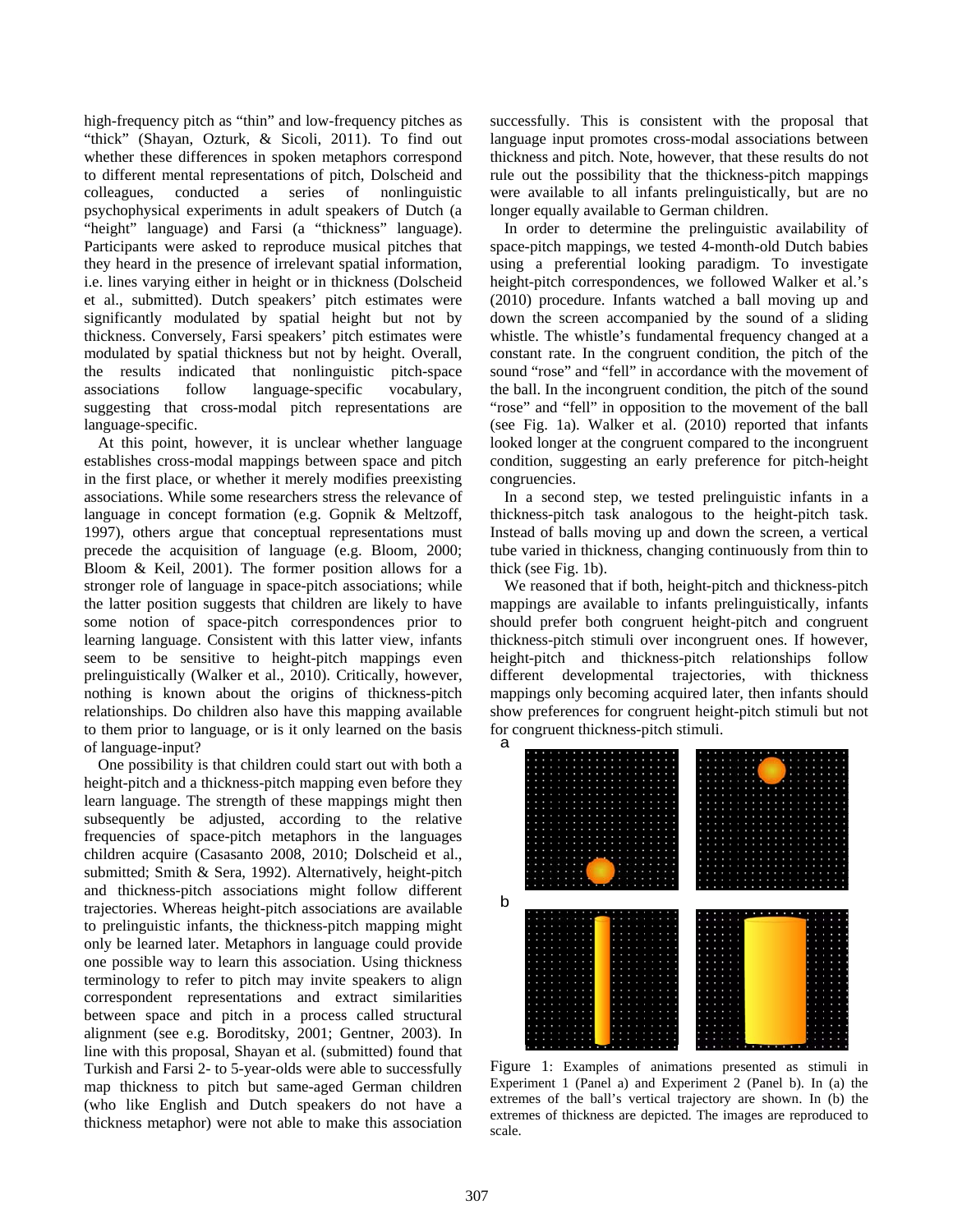# **Experiment 1: Auditory pitch and visuospatial height**

#### **Methods**

**Participants** Ten male and ten female infants completed the first (pitch-height) experiment (mean age  $= 129$  days, range: 113 to 138 days). Another seven infants were tested, but not included in the analyses: one infant was excluded due to experimenter error; a further six infants were excluded due to excessive fussiness.

**Materials and Procedure** QuickTime animations were presented on a 102 x 76 cm Sony LCD screen using HABIT software. Animations appeared within a 67 x 67 cm screen area (25.6° x 25.6°), and lasted a maximum of 60 s. Before each animation, a flashing light appeared to ensure that infants attended to the screen. Infants sat in a Maxi-Cosi infant seat which was placed on their parent's lap, viewing the animations from a distance of 1.50 m. Infants' visual fixations were monitored and recorded on video. Animations were stopped if the infant looked elsewhere for a single period of 1 s or more. The total duration an infant looked directly at the animation was logged online during the experiment using HABIT software and written to an output-file. Additionally, looking times were determined by a subsequent frame-by-frame coding of the digitized video using SuperCoder. Coding was performed by a coder blind to the experimental condition. 25 percent of the data was double-coded by a second person, also blind to the condition.

Infants watched a 10-cm (4°) diameter orange ball moving up and down a 50-cm vertical trajectory in front of a 20 x 20 grid of small, white dots on a black field. The ball moved at a constant speed of 20 cm/s and paused for 42 ms at each endpoint. Animations were accompanied by the sound of a sliding whistle (a sinusoidal tone). The fundamental frequency of the sound changed at a constant rate, between 300 and 1700 Hz over 2.5 s, coinciding with a single phase of the animation (e.g. the ball moving up). The amplitude of the sound increased and then decreased between 47 and 84 dB within each phase of the animation, peaking at 1000 Hz. Amplitude thus changed about twice as fast as pitch to ensure that variation in perceived pitch and loudness were not confounded.

Every infant viewed three congruent animations interleaved with three incongruent animations. Half of the children watched a congruent animation first and the other half watched an incongruent animation first. During the whole experiment, parents were listening to music via headphones. Since parents could not hear the sliding sounds, they were unable to distinguish between experimental conditions (the spatial trajectories of the stimuli did not differ between conditions). We therefore ensured parents could not bias their infant's looking behavior.

#### **Results**

A high level of agreement was confirmed between the two observers in their coding of each infant's individual looking times (mean Pearson's  $r(28) = .99$ , p<.001).

14 of the 20 infants looked longer at the congruent animation than at the incongruent animation. On average, infants looked at the congruent animations for  $31.7 \text{ s}$  (*SD* = 11,4) and at the incongruent animations for  $26.1 \text{ s}$  (*SD* = 13.3). A paired-samples t-test confirmed that infants looked significantly longer at the congruent animations,  $t(19)$  = 1.99,  $p = .03$ ,  $d = 0.45$  (one-tailed).

# **Experiment 2: Auditory pitch and visuospatial thickness**

#### **Methods**

**Participants** Ten male and ten female infants completed the second (pitch-thickness) experiment (mean age = 127 days, range: 113 to 138 days). An additional eight infants were tested, but their data was not analyzed: one infant was excluded due to technical problems; a further 7 infants were excluded due to fussiness.

**Materials and Procedure** The same procedure as in Experiment 1 was used. This time, infants watched a vertical orange tube that varied in thickness, changing continuously from thin to thick (see Figure 1).

The animation was presented on a 20 x 20 grid of small, white dots on a black field, as in Experiment 1. The tube was 60 cm long ranging from 6 to 26 cm in width. It expanded at a constant speed of 8 cm/s and paused for 42 ms at each endpoint. Animations were accompanied by the sound of the exact same sliding whistle as in Experiment 1. The fundamental frequency of the sound changed at a constant rate, between 300 and 1700 Hz over 2.5 s, coinciding with a single phase of the animation (i.e. during tube expansion). Each infant viewed three congruent animations interleaved with three incongruent animations, with half of the children watching a congruent animation first and the other half watching an incongruent animation first. During the whole experiment, parents were listening to music via headphones.

#### **Results**

A high level of agreement was confirmed between the two judges in their estimates of each infant's individual looking times (mean Pearson's *r*(28) = .99, p<.001).

13 of the 20 infants looked longer at the congruent animations than the incongruent animations. On average, infants looked longer at the congruent  $24.4 \text{ s } (SD = 11.8)$ than the incongruent animations  $19.4 \text{ s}$  (*SD* = 11.5). A paired-samples t-test confirmed that infants looked significantly longer at the congruent animations,  $t(19)$  = 2.19,  $p = .02$ ,  $d = 0.43$  (one-tailed).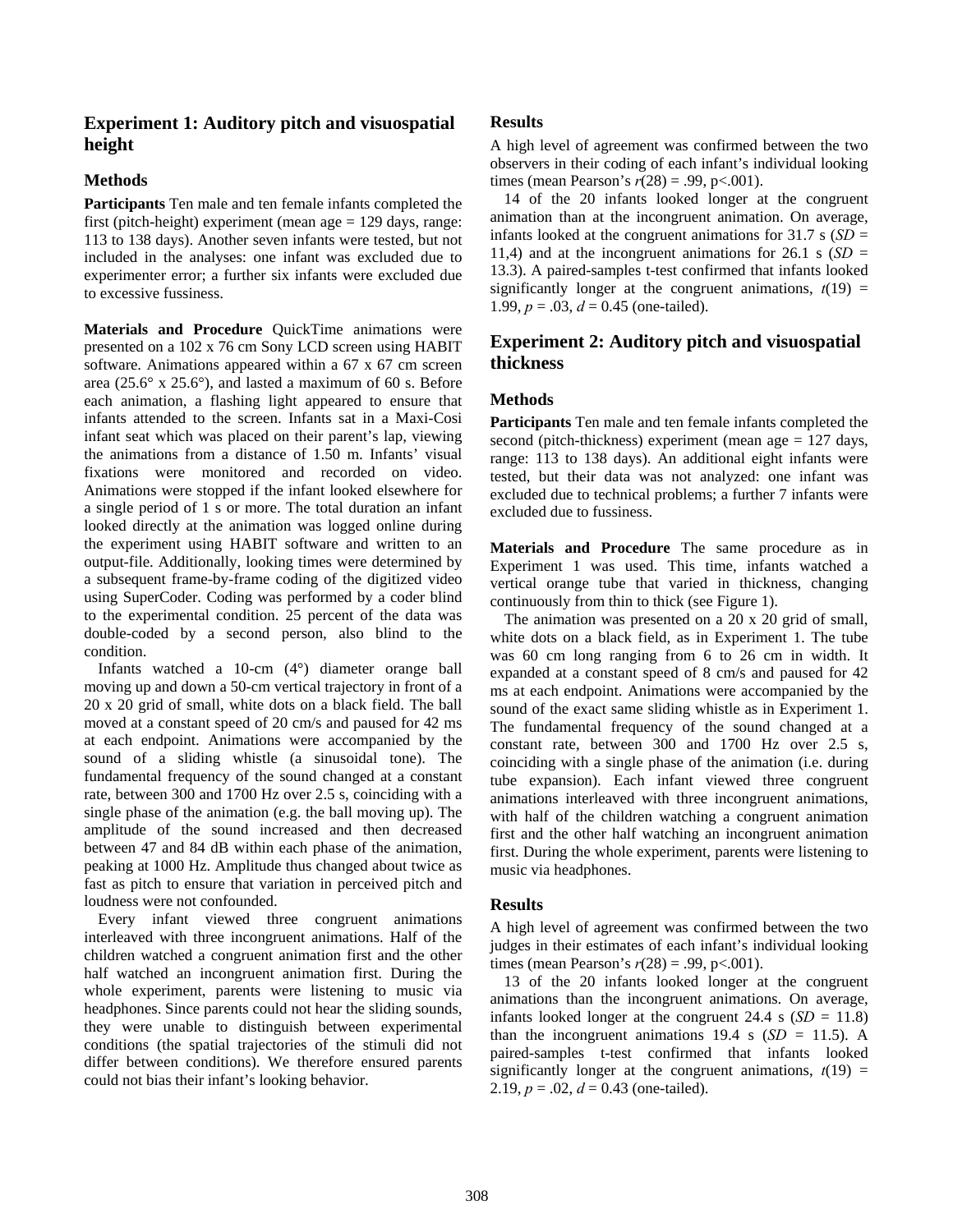#### **Between experiment comparison**

Dutch infants looked significantly longer at cross-modally congruent stimuli in both experiments. While this suggests a comparable starting point for both thickness-pitch and height-pitch mappings, it is nevertheless possible that infants display differential preference with respect to the two mappings. We therefore compared the results of the two previous experiments directly.

#### **Results**

Submitting looking times to a 2 (Space: height vs. thickness) by 2 (Congruency: congruent vs. incongruent) mixed ANOVA yielded a significant main effect of Space  $(F(2,38) = 4.40, p = .04, \eta_p^2 = 0.10)$ , showing that looking times differed between height and thickness stimuli. Infants looked longer at height stimuli as compared to thickness stimuli, indicating that perhaps height was more salient for the them. However, no interaction between Space and Congruency ( $F(2,38) = 0.03$ , *ns*,  $\eta_p^2 = 0.00$ ) was observed. There were thus no indications that looking time reductions induced by incongruency differed between the two experiments. In line with this, percentage reduction in looking time across experiments was of comparable size, i.e., 18% for the height-pitch experiment and 20% for the thickness-pitch experiment.

#### **General Discussion**

Our results demonstrate that prelinguistic infants are sensitive to correspondences between auditory pitch and spatial information of two different types, visuospatial thickness as well as height. Dutch infants looked significantly longer at cross-modally congruent stimuli in both experiments, suggesting a comparable starting point for height-pitch mappings and thickness-pitch mappings.

It is possible that these mappings are only present in very young infants but get lost in the course of development due to neuronal pruning. Whereas 2-to 3-month-old infants were found to be sensitive to arbitrary associations between colors and shapes, 8-month-old infants no longer show this early synaesthetic association (Wagner & Dobkins, 2011). Does the same developmental trajectory hold true for spacepitch mappings? Unlike synaesthetic color-shape associations that seem highly individualized and thus unspecific (e.g., one infant might associate triangles with green, and another with red), space-pitch associations follow a specific pattern, showing the same congruity preferences found in languages. It is therefore possible that space-pitch mappings persist during infancy and childhood. In line with this suggestion, sensitivity to height-pitch associations has been reported in 6-month-olds (Braaten, 1993) as well as in children aged 4 to 5 years (Roffler & Butler, 1967). On the other hand, 2- to 5-year-old German speaking children have been found to be insensitive to the thickness mapping (Shayan et al., submitted). There is also contradictory evidence regarding children's sensitivity to size-pitch associations. Whereas Marks et al. (1987) report that children are unable to systematically map size (big vs. small) to pitch until they are 13 years old, Mondloch and Maurer (2004) find evidence for size-pitch congruency effects in children as young as  $3$  years of age.<sup>1</sup> Details about the developmental trajectory of space-pitch mappings thus remain unclear and are subject to future research.

One aspect that seems to facilitate detecting cross-modal associations is motion (see also Jeschonek, Pauen & Babocsai, in preparation). Mondloch and Maurer presented children with moving balls that differed in size; while Marks et al. and Shayan et al. used static stimuli. In the present study, too, the dynamic display of spatial information (upand downward movement or horizontal expansion) and pitch (presented as glides) may have facilitated the detection of corresponding information. Displaying stimuli dynamically and in synchronicity could direct infants' attention to the relational correspondences across modalities. However, movement by itself cannot explain the pattern of results: infants must still align stimuli attributes that are congruent to each other.

#### **Language acquisition and cross-modal associations**

Our findings demonstrate that both height-pitch and thickness-pitch correspondences are perceived before the infant has mastery of language. While this finding is consistent with the view that representations precede language (e.g. Bloom, 2000), it does not entail that these associations are fixed. Language could still influence the structure and content of preexisting mental representations via simple learning mechanisms. In the course of language acquisition, the relative strengths of different space-pitch mappings could be adjusted according to the languagespecific frequencies of metaphors that children acquire (Casasanto 2008, 2010). Over time, speakers of a "height" language like Dutch would strengthen the height-pitch mapping at the expense of the thickness-pitch mapping – and vice versa for speakers of a "thickness" language like Farsi (Dolscheid et al., submitted). Evidence in support of this associative learning account is provided by linguistic training experiments. Dutch speakers, after being trained to use Farsi-like metaphors describing pitch relationships in terms of thickness, demonstrated nonlinguistic thicknesspitch mappings just like Farsi speakers. By contrast, when participants received the same amount of linguistic training with an alternative space-pitch mapping that is not present in any known language, they showed no effect of training (Dolscheid et al., submitted). These training studies demonstrate a causal role for language in strengthening the use of some nonlinguistic mappings more than others.

 $\overline{a}$ 

<sup>1</sup> The thickness-stimuli used in Experiment 2 could also be interpreted as a size manipulation. Indeed, even though movement was restricted to the horizontal plane which is characteristic for thickness, there is a concomitant difference in overall size. For the present purposes, nothing rests on being able to make the distinction between thickness and size, per se, since the reported inconsistency in the ability to make the cross-modal mapping to pitch applies equally to both spatial parameters.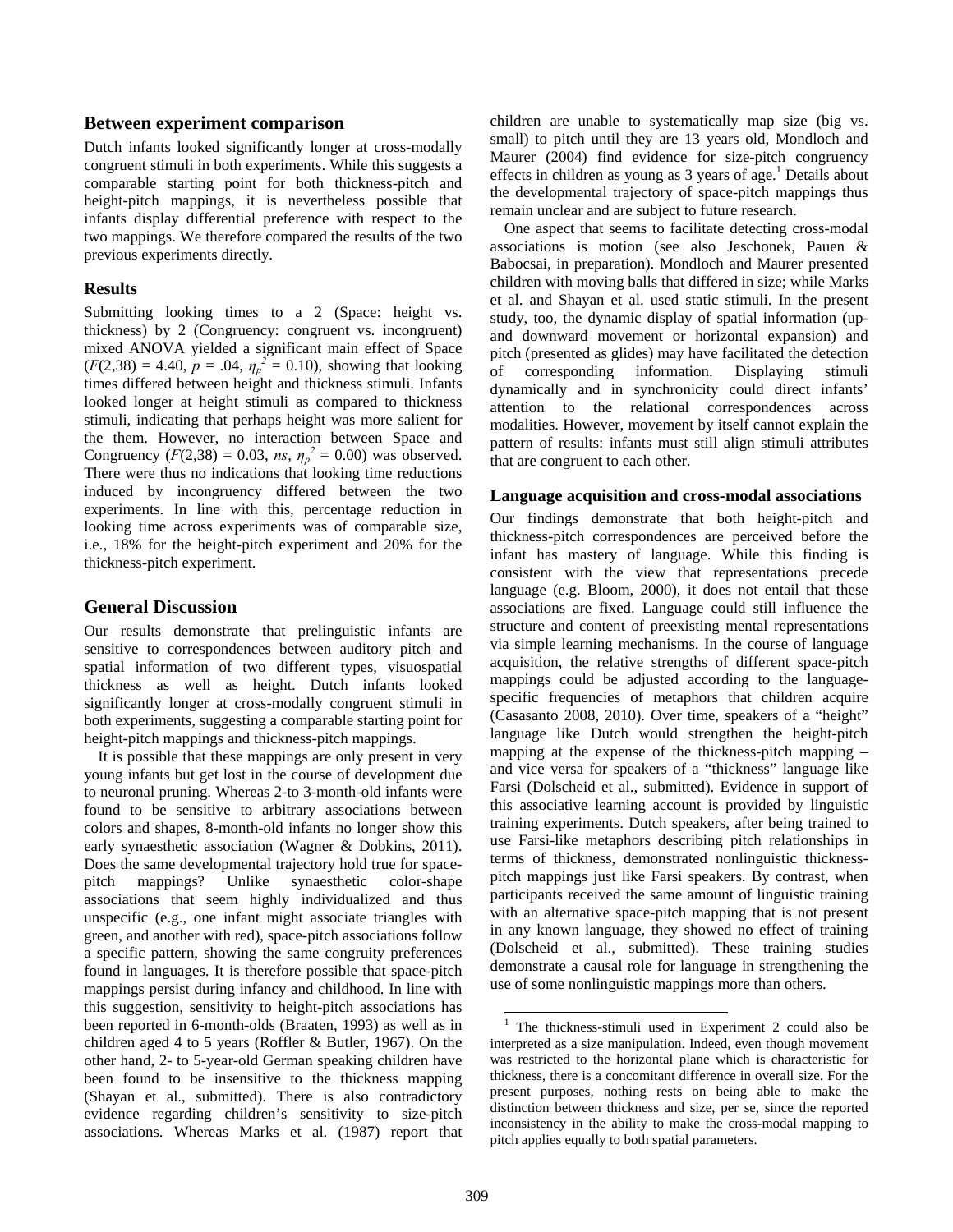While language may enforce particular pitch-space mappings, this proposal has to take into account that metaphors pose additional demands in language acquisition. Pitch metaphors are inherently polysemous; the acquisition of both spatial and sound meanings is likely more complex than when a single meaning has to be acquired (see e.g. Johnson, 1992). Consistent with this proposal French speaking children trained to describe sounds using either the single-meaning terms *aigu* and *grave* (a pair of antonyms used only to label high and low pitches) versus the polysemous words *haut* and *bas* (which are used to refer to pitch and space) were better able to label sound stimuli (Costa-Giomi & Descombes, 1996).

Aside from polysemy, another important attribute of metaphorical language lies in its directionality. Taking spatial metaphors of time as an example, people talk about time in terms of space far more often ("a long vacation"; "a short meeting") than they talk about space in terms of time (though it occasionally occurs: "I live two minutes from here") (Casasanto, 2008, 2010; Lakoff & Johnson, 1980). For pitch metaphors the same asymmetry seems to hold, which has also been found to be reflected in adults' nonlinguistic pitch representations (Casasanto, 2010). Note, however, that our results are agnostic of a space-pitch asymmetry in prelinguistic infants. While we have demonstrated that infants are able to detect space-pitch associations, our tasks do not speak to possible directionality. Future studies are necessary to determine whether language plays a role in introducing this asymmetry (e.g. see Merrit, Casasanto, & Brannon, 2010), or whether it is present independent of language (e.g. see Marks et al., 1987).

#### **Effects of cross-modal associations on language**

Since cross-modal associations are present before children acquire language, it is possible that the associations themselves shape metaphors in language. We find the height-pitch metaphor in languages such as Spanish, German and Polish (Rusconi et al., 2006), as well as non-Indo-European languages, like Japanese and Chinese. In all of these languages, "high" refers to high frequency sounds and "low" to low frequency sounds, but not the reverse. Likewise, psychophysical studies demonstrated that participants associate higher pitches with smaller objects, not with larger objects (e.g. Gallace & Spence, 2006). For the Kpelle and Jabo people in Liberia, this association is also encoded in language: "small" refers to high pitch and "big" refers to low pitch (see e.g., Eitan & Timmers, 2010). Prelinguistic associations, alongside correlations of properties in the real world, may thus serve as guiding principles that constrain the way pitch gets lexicalized, across languages.

Consequently, it might be harder to learn linguistic metaphors that are inconsistent with cross-modal mappings for which there is evidence in the natural world. The results of a training study support this suggestion. Dutch speakers trained to use reversed thickness-pitch mappings (thick=high, thin=low) were not able to master this association, even though they could learn the comparable congruent mapping (Dolscheid et al., submitted). It thus appears that language cannot easily retrain mappings that are supported by correlations present prelinguistically and/or supported by real world experience. Early sensitivity to certain mappings might therefore constrain the set of cross-modal associations that are likely to be observed in language and the mind.

## **Origins of cross-modal mappings?**

Are cross-modal mappings innate? Based on the current evidence, we can only conclude that cross-modal associations between space and pitch are present from very early. By the age of 4 months, however, infants may well have encountered enough relevant co-occurrences in their interaction with the world to have learned these mappings. Thickness-pitch mappings seem especially prevalent: thicker strings produce lower notes, bigger bells have lower chimes, and people with bigger ('thicker') bodies tend to have lower voices. While infants may have internalized these regularities, the case for innate height-pitch mappings is not conclusive (see also Walker et al., 2010).

## **Conclusions**

No matter whether cross-modal associations are inborn or learned, the finding that both height-pitch and thicknesspitch mappings can be observed in infants as young as 4 months of age constrains theorizing about the role that language plays in shaping nonlinguistic mental representations of pitch.

Our data show that space-pitch associations are present prior to language, suggesting that language is unlikely to create cross-modal mappings between space and pitch, even if language seems to play this role in other domains (Gentner, 2002).

It appears that both the height-pitch mapping found in languages like Dutch and the thickness-pitch mapping found in languages like Farsi are already present in prelinguistic infants' minds. This suggests that people who use different spatial metaphors for pitch in their native languages come to think about pitch differently not because language instills in them one cross-modal mapping instead of the other, but rather because language strengthens one pre-existing mapping at the expense the other, via some form of competitive associative learning (Casasanto, 2008, 2010; Dolscheid, et al., submitted). The precise learning mechanisms that give rise to cross-linguistic differences in pitch representation, and the underlying neural mechanisms, remain topics for future research.

#### **Acknowledgments**

We would like to thank Sho Tsuji, Manu Schuetze, Angela Khadar, Margret van Beuningen, Nienke Dijkstra, Laura Arendsen, Dirkje van der Aa & Webb Phillips.